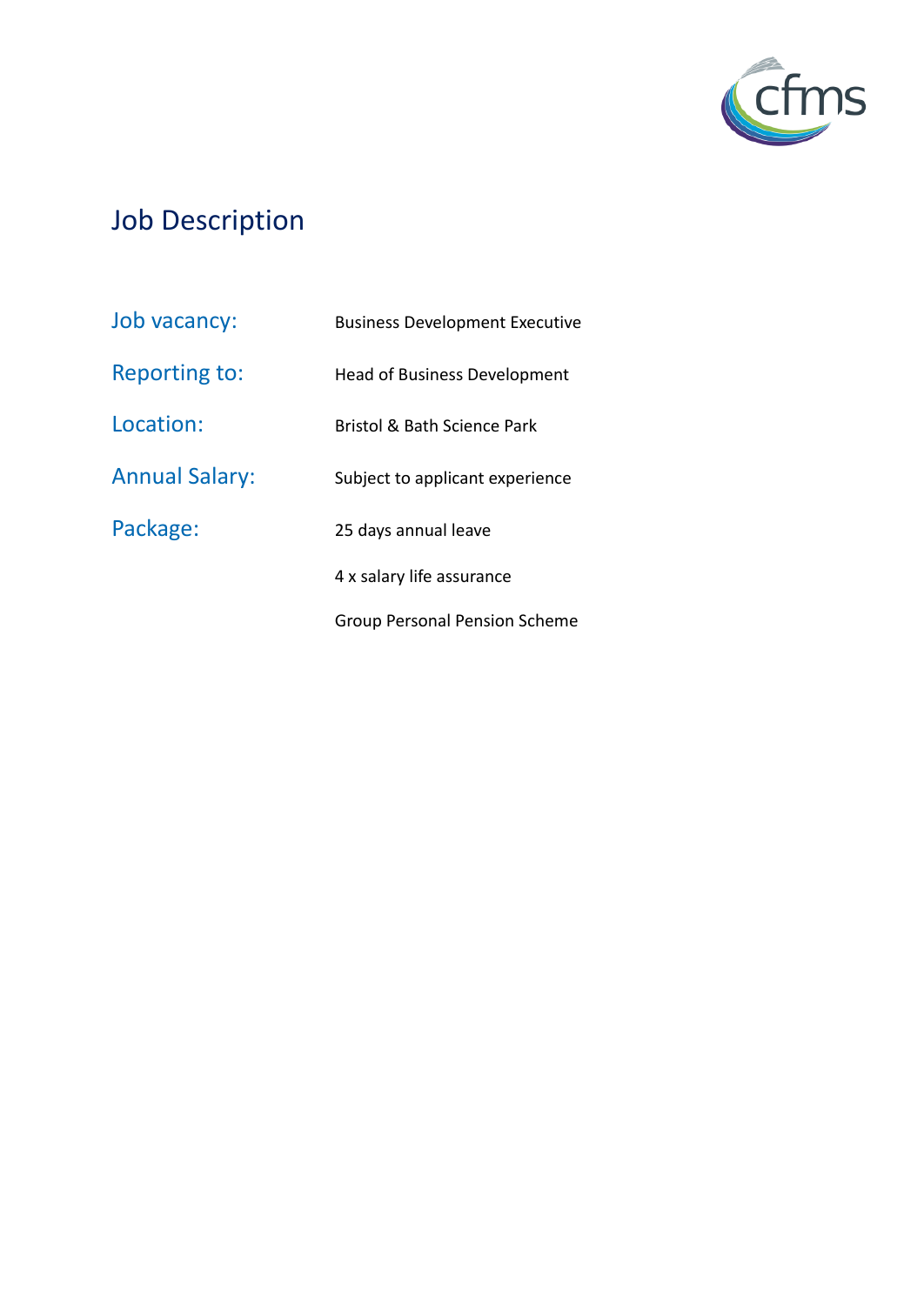

#### Overview:

The Centre for Modelling and Simulation (CFMS) has an exciting opportunity for a Business Development Executive with a proven track record within a technology-based business environment. CFMS is an independent digital engineering consultancy providing technical expertise to help organisations create better solutions by pioneering new approaches to product development. We seek an enthusiastic and self-motivated individual to join our team.

# About the role:

The **Business Development Executive** will be responsible for working alongside the Head of Business Development (HBD) focussing on the identification, qualification and delivery of new business revenue targets.

They will need to have a broad understanding of simulation-based design processes and associated enabling digital technologies and selling consultancy.

# Key Responsibilities:

- Work alongside HDM to deliver accurate forecasts and to deliver new business revenue targets.
- Knowledge of industrial engineering requirements to enable proactive identification of new business opportunities.
- Ability to understand and qualify customer's requirements and deliver proposals for technical engineering services or solutions.
- Work with Technical Team to understand, maintain and build on current relationships of key stakeholders, regularly liaising to identify new business opportunities.
- Work with Marketing to implement Business Strategy through case studies, events and social media content.

# Key Relationships:

- Technical Team
- Business Development Manager
- Marketing
- Project Manager

# Decision Making:

● Prioritisation of tasks for timely and accurate delivery